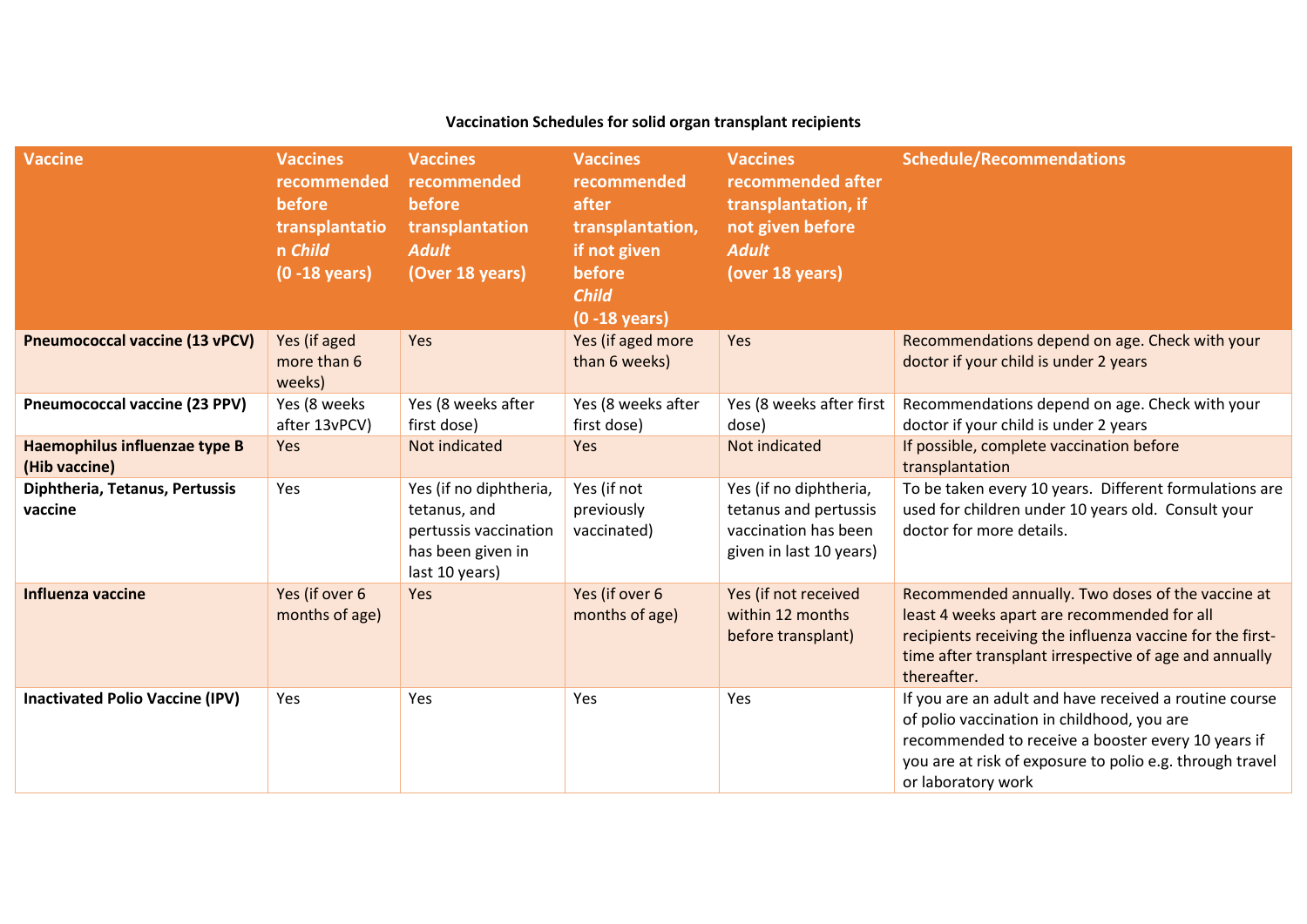| <b>Hepatitis B vaccine</b>                                                                                      | Yes                                                               | Yes (see<br>recommendations)                                     | Yes                                                            | Yes (see<br>recommendations)                                   | Check with your doctor for your virus exposure status.<br>Recommended for all transplant candidates who have<br>never been exposed to the hepatitis B virus.                                                                                                                                                                                                                                                              |
|-----------------------------------------------------------------------------------------------------------------|-------------------------------------------------------------------|------------------------------------------------------------------|----------------------------------------------------------------|----------------------------------------------------------------|---------------------------------------------------------------------------------------------------------------------------------------------------------------------------------------------------------------------------------------------------------------------------------------------------------------------------------------------------------------------------------------------------------------------------|
| <b>Hepatitis A vaccine</b>                                                                                      | Yes (if never<br>been exposed<br>to the virus)                    | Yes (if never been<br>exposed to the virus)<br>(if seronegative) | Yes (if never been<br>exposed to the<br>virus)                 | Yes (if never been<br>exposed to the virus)                    | Check with your doctor for your virus exposure status.<br>Recommended for all liver recipients or if you have<br>long term liver disease, or have long term infections<br>with either hepatitis B or hepatitis C                                                                                                                                                                                                          |
| <b>Meningococcal C conjugate</b><br>vaccine (MenCCV or Hib-<br>MenCCV)                                          | Yes                                                               | Not indicated                                                    | Yes                                                            | Not indicated                                                  | A single dose of meningococcal C conjugate vaccine is<br>recommended at 12 months of age. The Hib MenCCV<br>vaccine is a meningococcal Conjugate vaccine in a<br>combination formulation with the Haemophilus<br>influenzae type b (Hib) vaccine                                                                                                                                                                          |
| <b>Quadrivalent meningococcal</b><br>conjugate vaccine (4vMenCV) &<br><b>Meningococcal B vaccine</b><br>(MenBV) | Yes, if at risk<br>due to age or<br>other defined<br>risk factors | Yes, if at risk due to<br>age or other defined<br>risk factors   | Yes, if at risk due to<br>age or other<br>defined risk factors | Yes, if at risk due to<br>age or other defined<br>risk factors | You may have certain conditions or undergoing<br>treatment that will require you to take<br>4vMenCV/MenBV. Check with your doctor to see if<br>you fall in that category.                                                                                                                                                                                                                                                 |
| <b>Human papillomavirus vaccine</b><br>(HPV)                                                                    | Yes                                                               | Yes                                                              | Yes, if no history of<br>prior immunisation                    | Yes, if no history of<br>prior immunisation                    | 3 dose schedule of 4vHPV is recommended for those<br>aged over 9 years. The 2 <sup>nd</sup> and 3 <sup>rd</sup> dose is to be taken 2<br>months and 6 months after you take the first dose.<br>Recommended for both males and females                                                                                                                                                                                     |
| Measles, mumps, and rubella<br>vaccine (MMR)                                                                    | Yes                                                               | Yes (unless 2<br>previous<br>documented doses)                   | $No -$<br>Contraindicated<br>after transplant                  | No-Contraindicated<br>after transplant                         | You must complete, this schedule before your<br>transplant and only if you do not have a suppressed<br>immune system, e.g. due to immunosuppressive<br>therapy                                                                                                                                                                                                                                                            |
| Varicella (chicken pox) vaccine                                                                                 | Yes, if non-<br>immune (refer<br>top comments)                    | Yes, if non- immune<br>(refer top<br>comments)                   | $No -$<br>contraindicated<br>after transplant                  | No-contraindicated<br>after transplant                         | You may be immune from varicella (chickenpox) if you<br>have already had the disease previously. You should<br>give a detail history to the doctor of your symptoms<br>and the doctor may do further tests to confirm<br>previous exposure to the virus<br>If you have not had the disease previously, you should<br>only complete the vaccination schedule before you<br>have a transplant and only if you do not have a |